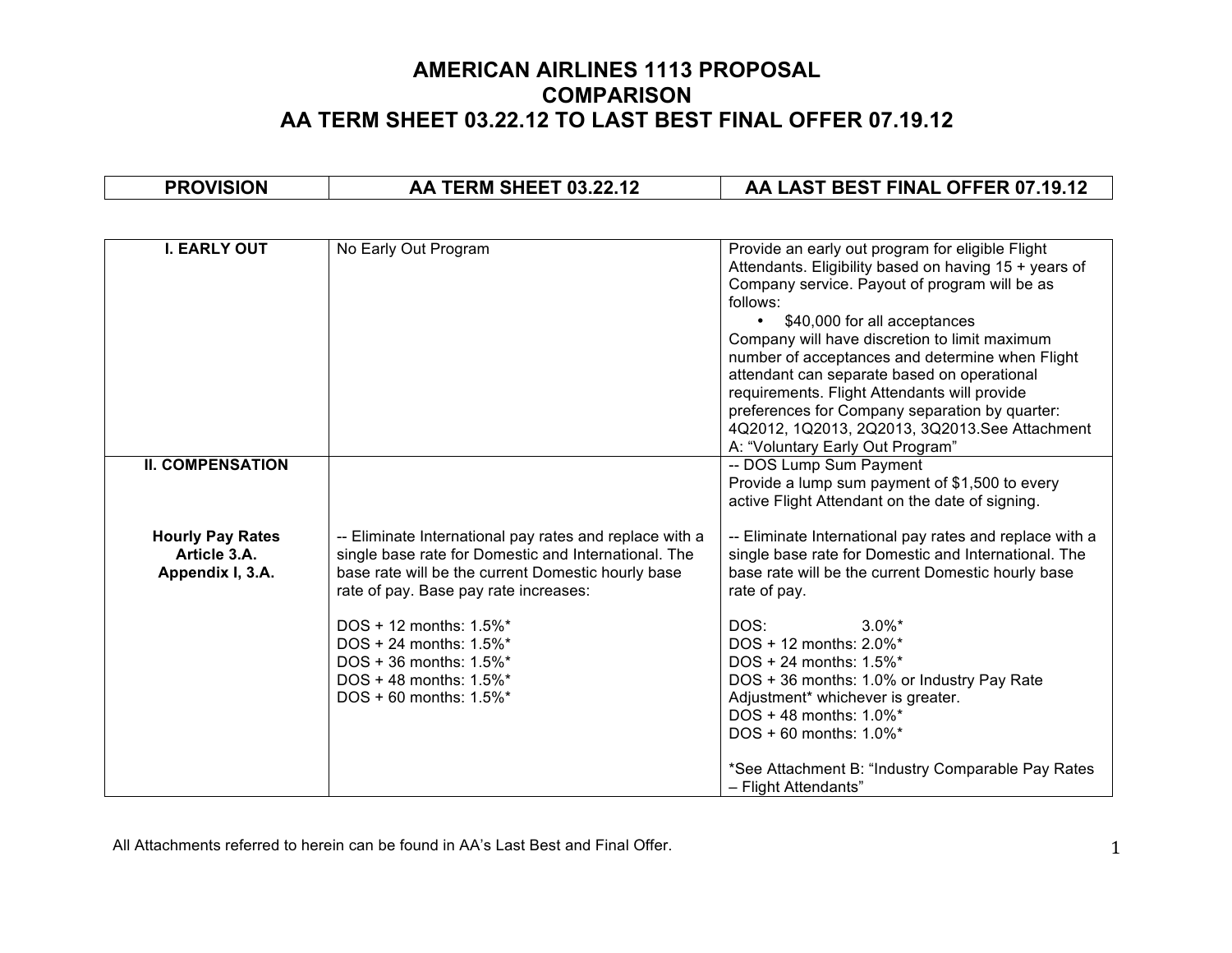| <b>PROVISION</b>                                                  | AA TERM SHEET 03.22.12                                                                                                                                                                                                                                                                                                                                                      | AA LAST BEST FINAL OFFER 07.19.12                                                                                                                                                                                                                                                    |
|-------------------------------------------------------------------|-----------------------------------------------------------------------------------------------------------------------------------------------------------------------------------------------------------------------------------------------------------------------------------------------------------------------------------------------------------------------------|--------------------------------------------------------------------------------------------------------------------------------------------------------------------------------------------------------------------------------------------------------------------------------------|
|                                                                   |                                                                                                                                                                                                                                                                                                                                                                             |                                                                                                                                                                                                                                                                                      |
|                                                                   |                                                                                                                                                                                                                                                                                                                                                                             | See Attachment C: "Base Pay Rates - Flight<br>Attendants                                                                                                                                                                                                                             |
| <b>International Pay Rates:</b><br>Appendix I, 3.A.               | -- Pay an override for International segments. An<br>International flight is any flight which operates outside<br>the contiguous forty-eight (48) states, Mexico, Canada<br>and Alaska, which requires a flight attendant<br>overwater qualification (e.g., raft ditching training).<br>Override will be paid in the following manner based on<br>classification seniority: | -- Pay an override for International segments. An<br>International flight is any flight which operates outside<br>the contiguous forty-eight (48) states, Mexico, Canada<br>and Alaska, which requires a flight attendant<br>overwater qualification (e.g., raft ditching training). |
|                                                                   | Years $1 - 5$ \$1.00<br>Years $6 - 10$ \$2.00<br>Years $11 - 15$ \$3.00<br>No current flight attendant will be negatively impacted<br>by the scaling of the International override.                                                                                                                                                                                         | \$3.00 hourly override only for International segments<br>flown, including deadheading and pay & credit.                                                                                                                                                                             |
| <b>Incentive Pay Rates:</b><br>Article 3.B.;<br>Appendix I, 3.B.; | -- Eliminate the incentive rates of pay that apply to<br>paid hours above 70.                                                                                                                                                                                                                                                                                               | -- Eliminate the incentive rates of pay that apply to<br>paid hours above 70                                                                                                                                                                                                         |
| <b>Expenses</b><br>Article 4.A.                                   | -- No proposal<br>Status Quo: Domestic -<br>\$1.50<br>International - \$1.75                                                                                                                                                                                                                                                                                                | -- Amend Article 4.A. to reflect time away from base<br>expenses as follows:<br>DOS:<br>Domestic:<br>\$1.65<br>International: \$1.90<br>DOS + 36: Domestic:<br>\$1.80<br>International: \$2.00                                                                                       |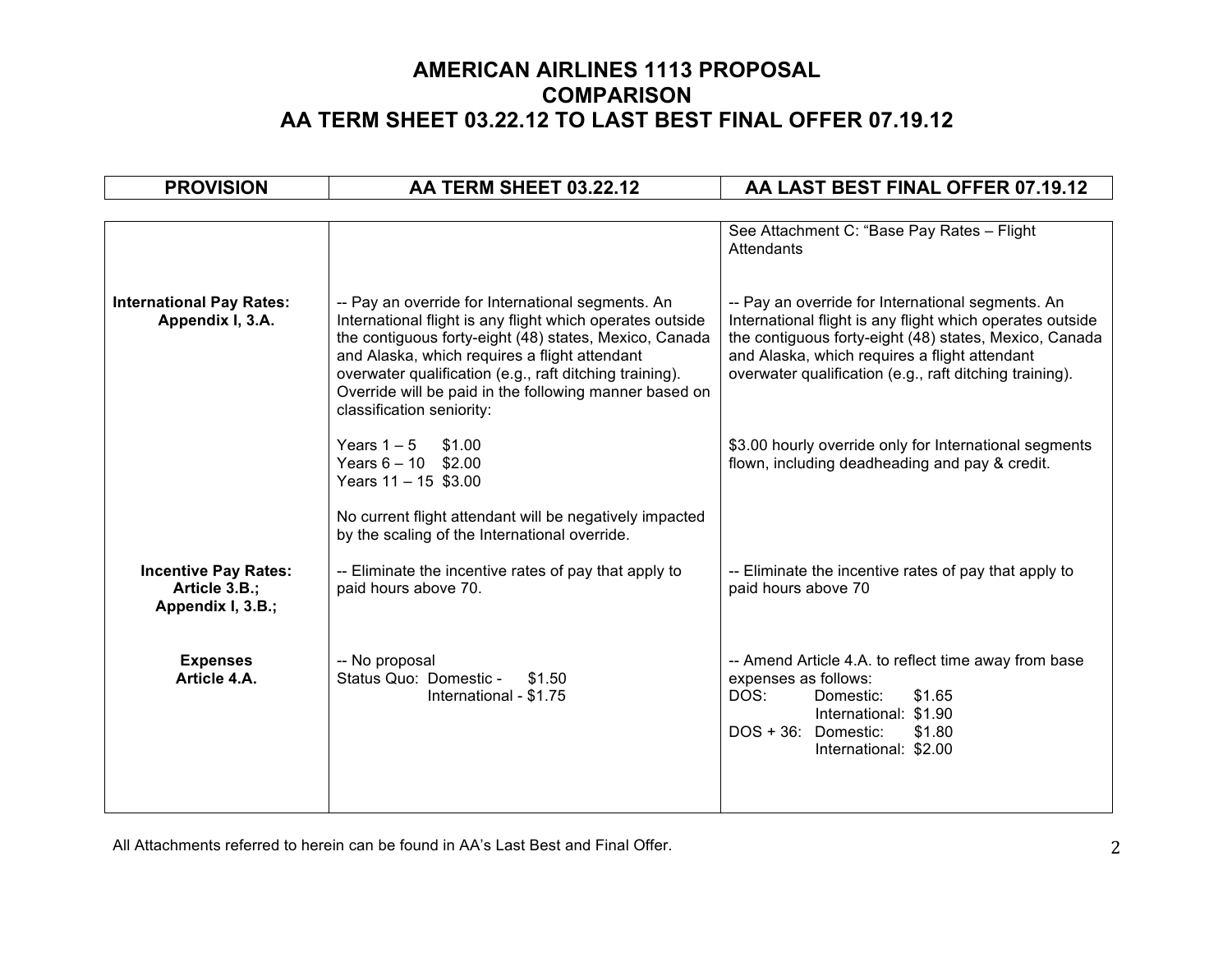| <b>PROVISION</b>                                          | AA TERM SHEET 03.22.12                                                                                                                                                                                                                                                                                                                                                                                                                                                                                                                                                  | AA LAST BEST FINAL OFFER 07.19.12                                                                                                                                                                                                                                                                                                                                                                                                                                                                                                                                                                                                                       |  |
|-----------------------------------------------------------|-------------------------------------------------------------------------------------------------------------------------------------------------------------------------------------------------------------------------------------------------------------------------------------------------------------------------------------------------------------------------------------------------------------------------------------------------------------------------------------------------------------------------------------------------------------------------|---------------------------------------------------------------------------------------------------------------------------------------------------------------------------------------------------------------------------------------------------------------------------------------------------------------------------------------------------------------------------------------------------------------------------------------------------------------------------------------------------------------------------------------------------------------------------------------------------------------------------------------------------------|--|
|                                                           |                                                                                                                                                                                                                                                                                                                                                                                                                                                                                                                                                                         |                                                                                                                                                                                                                                                                                                                                                                                                                                                                                                                                                                                                                                                         |  |
| ATC Hold / Code 59:<br>Article 8.J.:<br>Appendix I, 8.J.; | -- Modify to mitigate future liability for miscellaneous<br>Code 59                                                                                                                                                                                                                                                                                                                                                                                                                                                                                                     | -- Current book                                                                                                                                                                                                                                                                                                                                                                                                                                                                                                                                                                                                                                         |  |
| <b>Premium Pay:</b><br>Article 3.S.                       | -- Eliminate Domestic aft galley pay of \$.63 per hour.                                                                                                                                                                                                                                                                                                                                                                                                                                                                                                                 | -- Eliminate Domestic aft galley pay of \$.63 per hour.                                                                                                                                                                                                                                                                                                                                                                                                                                                                                                                                                                                                 |  |
| <b>Critical Coverage Pay</b>                              | -- No Proposal                                                                                                                                                                                                                                                                                                                                                                                                                                                                                                                                                          | -- Critical Coverage Pay: Institute a premium pay<br>provision with a single premium rate of fifty (50)<br>percent (total is base rate plus 50% of base rate) on<br>any company designated critical sequences for Flight<br>Attendants.                                                                                                                                                                                                                                                                                                                                                                                                                 |  |
| <b>Profit Sharing:</b>                                    | -- *Implement the New Profit Sharing Plan. Current<br>Profit Sharing plan and the Annual Incentive Plan<br>(AIP) would be eliminated. Beginning at the first dollar<br>of pre-tax income, the new Profit Sharing plan would<br>pay awards equal to 15% of all pre-tax income,<br>prorated to take into account any groups of frontline<br>employees who do not participate in the plan. Pre-tax<br>income for the purposes o these awards will be<br>calculated prior to the effects on income of any<br>special, unusual, and non-recurring items or incentive<br>pay. | -- *Implement the New Profit Sharing Plan<br>See Attachment D: "Enhanced Profit Sharing Plan -<br><b>Flight Attendants"</b><br>Current Profit Sharing plan and the Annual Incentive<br>Plan (AIP) would be eliminated. Beginning at the first<br>dollar of pre-tax income, the new Profit Sharing plan<br>would pay awards equal to 5% of all pre-tax income,<br>prorated to take into account any groups of frontline<br>employees who do not participate in the plan. Pre-tax<br>income for the purposes o these awards will be<br>calculated prior to the effects on income of any<br>special, unusual, and non-recurring items or incentive<br>pay. |  |
| <b>Sequence Pay Protection</b>                            | -- No proposal                                                                                                                                                                                                                                                                                                                                                                                                                                                                                                                                                          | Protection to 100 hours (to commence<br>$\blacksquare$<br>upon implementation of PBS)<br>Prior to PBS, implement an interim<br>$\blacksquare$<br>protection solution (70 hour guarantee for<br>AVBL, bid line guarantee for line holders)<br>Replace current seventy (70) hour<br>٠                                                                                                                                                                                                                                                                                                                                                                     |  |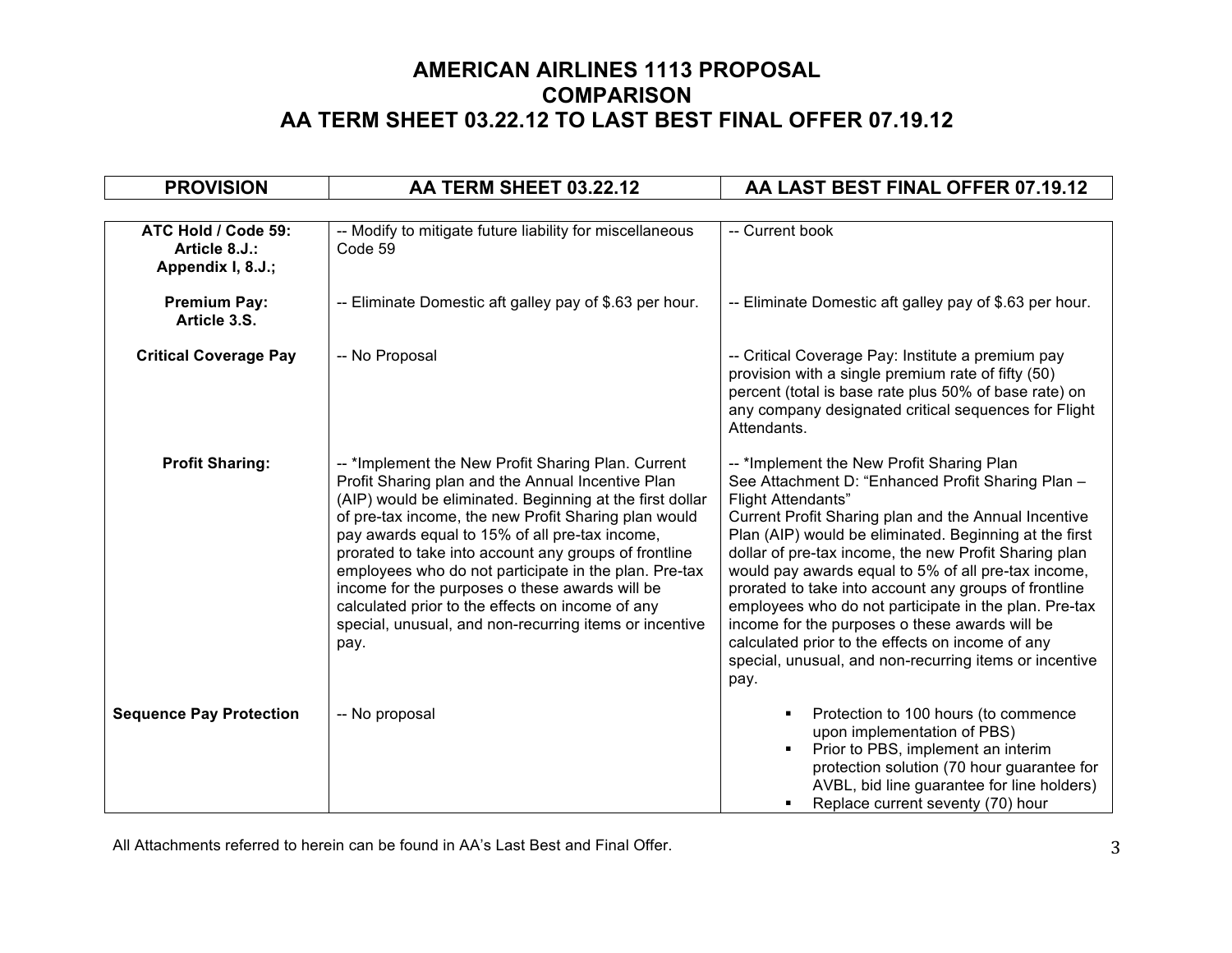| <b>PROVISION</b> | AA TERM SHEET 03.22.12 | AA LAST BEST FINAL OFFER 07.19.12                                                                                                                                                                                                                                                                                                                                                                                                                                                                                                                                                                                                                                                                                                                                                                                                                                                                                                                                                                                                                                                                                                                                                                                                                   |
|------------------|------------------------|-----------------------------------------------------------------------------------------------------------------------------------------------------------------------------------------------------------------------------------------------------------------------------------------------------------------------------------------------------------------------------------------------------------------------------------------------------------------------------------------------------------------------------------------------------------------------------------------------------------------------------------------------------------------------------------------------------------------------------------------------------------------------------------------------------------------------------------------------------------------------------------------------------------------------------------------------------------------------------------------------------------------------------------------------------------------------------------------------------------------------------------------------------------------------------------------------------------------------------------------------------|
|                  |                        |                                                                                                                                                                                                                                                                                                                                                                                                                                                                                                                                                                                                                                                                                                                                                                                                                                                                                                                                                                                                                                                                                                                                                                                                                                                     |
|                  |                        | guarantee with sequence protection for<br>value of line, including carry-in time from<br>previous month, at time of bid initialization<br>(guarantee will be pro-rated if mid-month<br>return to work)<br>Each flight attendant will have unique<br>guarantee based on the trip sequences<br>on his/her schedule<br>Additional time picked up through trip<br>trading and additional trips picked up from<br>the Company will increase guarantee to a<br>maximum of 100 hours<br>Pay for involuntary loss of time up to 100<br>٠<br>hours<br>To qualify for protection, a flight attendant<br>must bid and/or be assigned trip(s) that<br>originate within the footprint of the original<br>trip, but terminate within one (1) calendar<br>day of original scheduled termination,<br>unless assigned comparable days later in<br>the month<br>If Dual Qualified, a flight attendant may be<br>٠<br>awarded/assigned to Domestic or<br>International flying<br>If protected for turn-around, flight<br>attendant may be assigned airport stand-<br>by duty. Stand by assignment must be in<br>open time at time of bidding<br>This protection does not apply to<br>Reserves (no change to reserve<br>guarantee)<br>Last 5 days protection will apply |
|                  |                        | Current HVBL rules apply when above<br>٠                                                                                                                                                                                                                                                                                                                                                                                                                                                                                                                                                                                                                                                                                                                                                                                                                                                                                                                                                                                                                                                                                                                                                                                                            |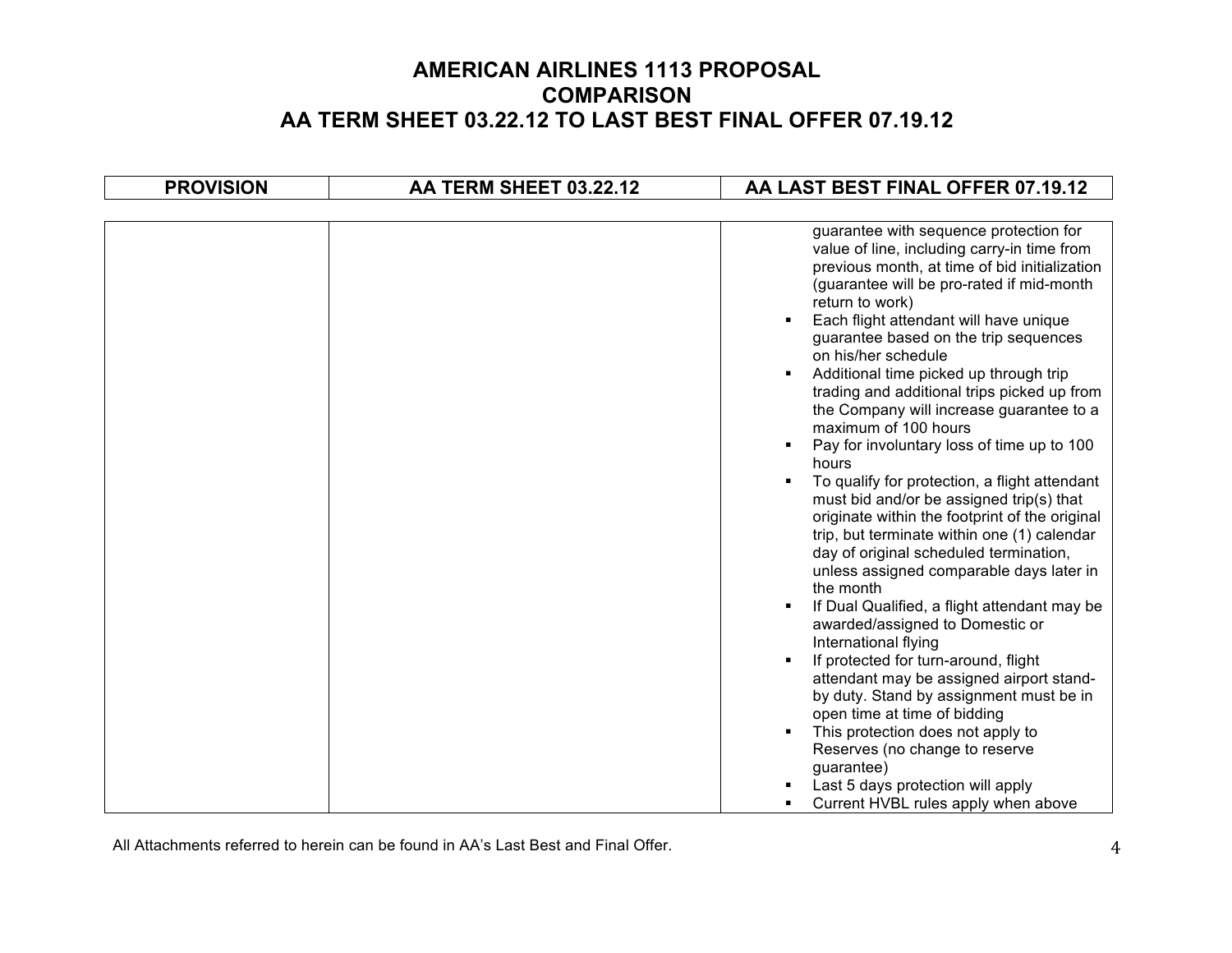| <b>PROVISION</b>                                          | AA TERM SHEET 03.22.12                                                                                                                                                                                                                                      | AA LAST BEST FINAL OFFER 07.19.12                                                                                                                                                                                                                                                                                                                                                                                                                                                                                                                                              |
|-----------------------------------------------------------|-------------------------------------------------------------------------------------------------------------------------------------------------------------------------------------------------------------------------------------------------------------|--------------------------------------------------------------------------------------------------------------------------------------------------------------------------------------------------------------------------------------------------------------------------------------------------------------------------------------------------------------------------------------------------------------------------------------------------------------------------------------------------------------------------------------------------------------------------------|
|                                                           |                                                                                                                                                                                                                                                             |                                                                                                                                                                                                                                                                                                                                                                                                                                                                                                                                                                                |
|                                                           |                                                                                                                                                                                                                                                             | 100 hours<br>All other Article 9.P. rules will apply<br>$\blacksquare$                                                                                                                                                                                                                                                                                                                                                                                                                                                                                                         |
| <b>III. WORK RULES</b>                                    |                                                                                                                                                                                                                                                             |                                                                                                                                                                                                                                                                                                                                                                                                                                                                                                                                                                                |
| <b>Schedule Max:</b><br>Article 7.A.;<br>Appendix I, 7.A. | -- Increase current monthly schedule max from 77:00<br>Domestic / 82:00 International to 100:00 hours for all<br>regularly scheduled Flight Attendants to produce a<br>monthly line average of $80 - 90$ hours.                                             | -- Produce a monthly line average of $80 - 90$ hours by<br>increasing the current monthly schedule max from<br>77:00 Domestic / 82:00 International to 100:00 hours<br>for all regularly scheduled Flight Attendants                                                                                                                                                                                                                                                                                                                                                           |
| Article 7.B.;<br>Appendix I, 7.B.;<br>Article 7.C-F.      | -- Increase current monthly actual max from 80:00<br>Domestic / 85:00 International to 100:00 hours for all<br>regularly scheduled Flight Attendants. Eliminate<br>current option system. Flight Attendants will have the<br>option to exceed 100 hour max. | -- Increase current monthly actual max from 80:00<br>Domestic / 85:00 International to 100:00 hours for all<br>regularly scheduled Flight Attendants. Flight<br>Attendants will have the option to exceed 100 hour<br>max.<br>Ten (10) 24-hour DFP's with FA option to<br>$\bullet$<br>waive 2 for a minimum of 8 24-hour DFP's.<br>Over 85 hours – cap of 16 On-Duty periods<br>$\bullet$<br>scheduled, 18 in actual operation with FA<br>option to exceed.<br>Monthly line average at each Base must be a<br>$\bullet$<br>minimum of 80 hours with a maximum of 90<br>hours. |
| 30 hours in 7 Day<br>Limitation:<br>Article 7.I.          | -- Eliminate the Domestic restriction that prohibits the<br>scheduling of more than thirty (30) hours of actual<br>flight time in a seven (7) day period (will align with<br>current International work rule)                                               | -- Eliminate 30-in-7 limitation                                                                                                                                                                                                                                                                                                                                                                                                                                                                                                                                                |
| <b>On-Duty Limitations:</b><br>Article 7.K.               | -- Modify current Domestic schedule on-duty<br>maximum hours of 10:00, 11:00 and 13:00 hours<br>(based on departure time diurnals). Increase                                                                                                                | -- Modify current Domestic schedule on-duty<br>maximum hours of 10:00, 11:00 and 13:00 hours<br>(based on departure time diurnals). Increase                                                                                                                                                                                                                                                                                                                                                                                                                                   |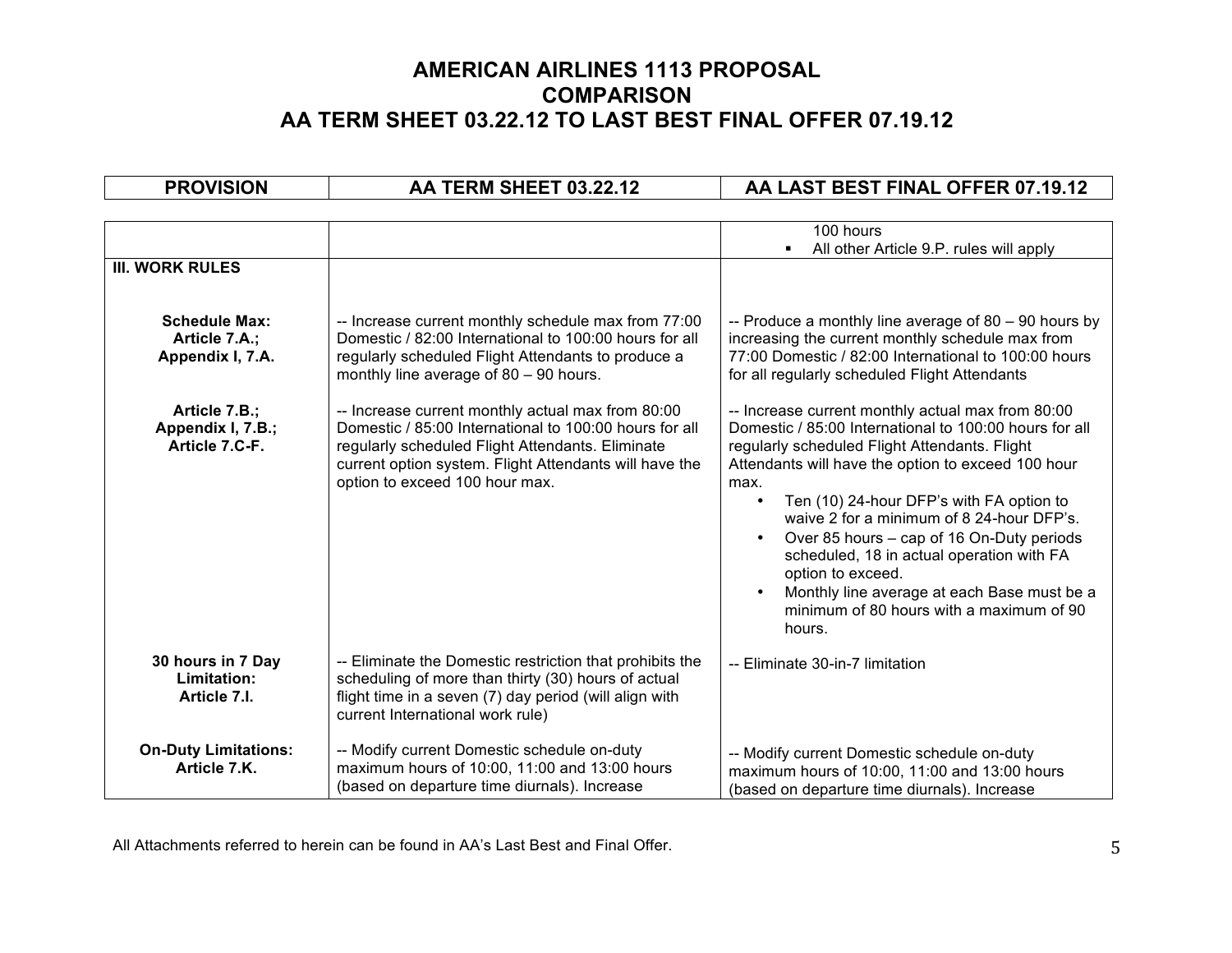| <b>PROVISION</b>                                                      | AA TERM SHEET 03.22.12                                                                                                                                                                                                                                |          |                                                                                                                                                                                                       |                                 | AA LAST BEST FINAL OFFER 07.19.12                                                                                                                                   |                       |
|-----------------------------------------------------------------------|-------------------------------------------------------------------------------------------------------------------------------------------------------------------------------------------------------------------------------------------------------|----------|-------------------------------------------------------------------------------------------------------------------------------------------------------------------------------------------------------|---------------------------------|---------------------------------------------------------------------------------------------------------------------------------------------------------------------|-----------------------|
|                                                                       |                                                                                                                                                                                                                                                       |          |                                                                                                                                                                                                       |                                 |                                                                                                                                                                     |                       |
|                                                                       | scheduled on-duty maximum hours to 14:00 hours for<br>trip departing $0600 - 2059$ and 12:00 hours for trips<br>departing 2100 - 0559.<br>Delete actual on-duty maximum hours of 12:00, 13:00,<br>and 15:00 hours (based on departure time diurnals). |          | scheduled on-duty maximum hours to 14:00 hours for<br>trip departing $0600 - 2059$ and 12:00 hours for trips<br>departing 2100 - 0559<br>Delete actual on-duty maximum hours of 12:00, 13:00,         |                                 |                                                                                                                                                                     |                       |
|                                                                       | Increase actual on-duty maximum hours to 16:00<br>hours for trips departing 0600 - 2059 and 14:00 hours<br>for trips departing $2100 - 0559$                                                                                                          |          | and 15:00 hours (based on departure time diurnals).<br>Increase actual on-duty maximum hours to 16:00<br>hours for trips departing $0600 - 2059$ and 14:00 hours<br>for trips departing $2100 - 0559$ |                                 |                                                                                                                                                                     |                       |
|                                                                       | Scheduled On-<br>Operational<br>Departure<br>On-Duty Max<br>Duty Max                                                                                                                                                                                  |          | Departure                                                                                                                                                                                             | Scheduled On-<br>Duty Max       | Operational<br>On-Duty Max                                                                                                                                          |                       |
|                                                                       | $0600 - 2059$                                                                                                                                                                                                                                         | 14 hours | 16 hours                                                                                                                                                                                              | $0600 - 2059$                   | 14 hours                                                                                                                                                            | $\overline{16}$ hours |
|                                                                       | $2100 - 0559$<br>12 hours<br>14 hours                                                                                                                                                                                                                 |          | $2100 - 0559$                                                                                                                                                                                         | 12 hours                        | 14 hours                                                                                                                                                            |                       |
|                                                                       |                                                                                                                                                                                                                                                       |          |                                                                                                                                                                                                       | the night time diurnal.         | Diurnal Restriction: Duty periods with a west to east<br>coast all-nighter leg and trans-con turnaround<br>sequences with an all-nighter leg will be governed by    |                       |
| <b>Duty Aloft</b><br>Article 7.J.                                     | -- Eliminate current duty aloft (scheduled flight hours)<br>restriction of 8:59 hours for Domestic Flight<br>Attendants. Hours aloft, plus sign-in and debrief will<br>not exceed on-duty limitations.                                                |          |                                                                                                                                                                                                       | not exceed on-duty limitations. | -- Eliminate current duty aloft (scheduled flight hours)<br>restriction of 8:59 hours for Domestic Flight<br>Attendants. Hours aloft, plus sign-in and debrief will |                       |
| <b>Minimum Pay &amp; Credit:</b><br>Article 8.A.;<br>Appendix I, 8.A. | -- Modify G-time to 4:30 hour average day and 2:00<br>hour minimum day.                                                                                                                                                                               |          |                                                                                                                                                                                                       | -- Current book                 |                                                                                                                                                                     |                       |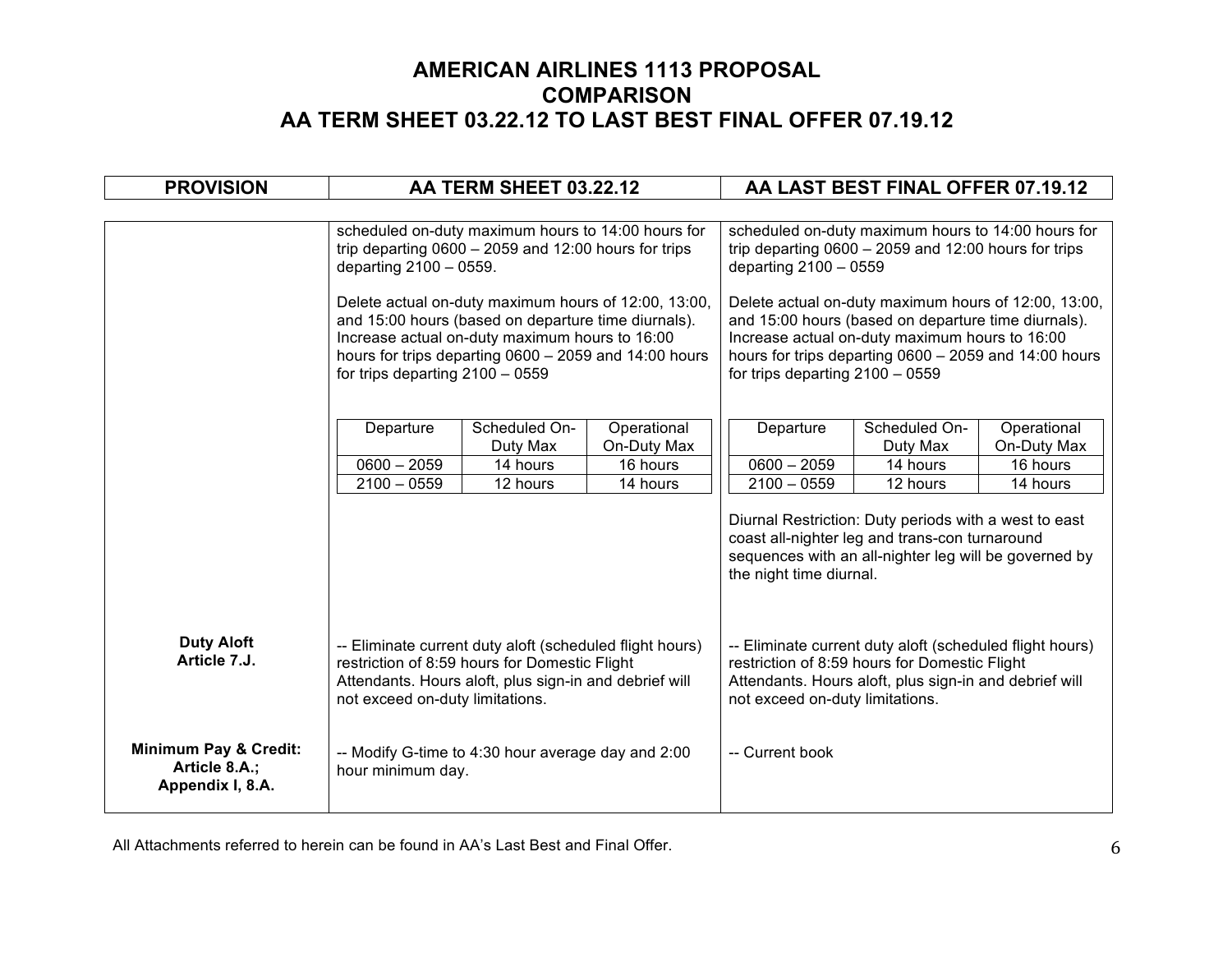| <b>PROVISION</b>                                                             | AA TERM SHEET 03.22.12                                                                                                                                                                                                                                                                                                | AA LAST BEST FINAL OFFER 07.19.12                                                                                                                                                                                                                                                                   |
|------------------------------------------------------------------------------|-----------------------------------------------------------------------------------------------------------------------------------------------------------------------------------------------------------------------------------------------------------------------------------------------------------------------|-----------------------------------------------------------------------------------------------------------------------------------------------------------------------------------------------------------------------------------------------------------------------------------------------------|
|                                                                              |                                                                                                                                                                                                                                                                                                                       |                                                                                                                                                                                                                                                                                                     |
| <b>Preferential Bidding</b><br><b>System</b><br>Article 9;<br>Appendix I, 9. | -- Implement a preferential bidding system (PBS) to<br>replace current company-built bid lines. A PBS builds<br>individual custom work schedules based on crew<br>member preferences, avoiding conflicts with carry-<br>over trips, vacation, training and other known events.                                        | -- Implement a preferential bidding system (PBS) to<br>replace current company-built bid lines. A PBS builds<br>individual custom work schedules based on crew<br>member preferences, avoiding conflicts with carry-<br>over trips, vacation, training and other known events.                      |
|                                                                              | (Amended 3.22.12) The Company agrees to meet and<br>confer with APFA prior to choosing a PBS vendor and<br>will consider APFA's input prior to making a selection.<br>The Company may require that any vendor be the<br>same for both flight attendants and pilots. The<br>Company will make the final determination. | The Company agrees to meet and confer with APFA<br>prior to choosing a PBS vendor and will consider<br>APFA's input prior to making a selection. The<br>Company may require that any vendor be the same<br>for both flight attendants and pilots. The Company will<br>make the final determination. |
|                                                                              | (Amended 3.22.12) The Joint Scheduling Committee<br>(JSC) will meet and confer as needed during the<br>development and implementation period. After<br>implementation, the committee will continue to meet<br>and review PBS performance.                                                                             | The Joint Scheduling Committee (JSC) will meet and<br>confer as needed during the development and<br>implementation period. After implementation, the<br>committee will continue to meet and review PBS<br>performance.                                                                             |
|                                                                              | Revise/eliminate all provisions of the Agreement that<br>are inconsistent with preferential bidding, included but<br>not limited to the following:                                                                                                                                                                    | Revise/eliminate all provisions of the Agreement that<br>are inconsistent with preferential bidding, included but<br>not limited to the following:                                                                                                                                                  |
| Article 7.N.;<br>Appendix I, 7.O.                                            | -- Modify the requirement to provide five (5) separate<br>forty-eight (48) hour duty free periods to ten (10)<br>separate periods of twenty-four (24) hours free from<br>all duty.                                                                                                                                    | -- Modify the requirement to provide five (5) separate<br>forty-eight (48) hour duty free periods to ten (10)<br>separate periods of twenty-four (24) hours free from<br>all duty.                                                                                                                  |
| Article 9.C.;<br>Appendix I, 9.C.                                            | -- Eliminate Regular Replacement (vacation relief) and<br>Open Replacement (no pre-planned flying<br>assignments plotted) flight attendant schedules.                                                                                                                                                                 | -- Eliminate Regular Replacement (vacation relief) and<br>Open Replacement (no pre-planned flying<br>assignments plotted) flight attendant schedules.                                                                                                                                               |

All Attachments referred to herein can be found in AA's Last Best and Final Offer. The match of the state of the match of the match of the match of the match of the match of the match of the match of the match of the match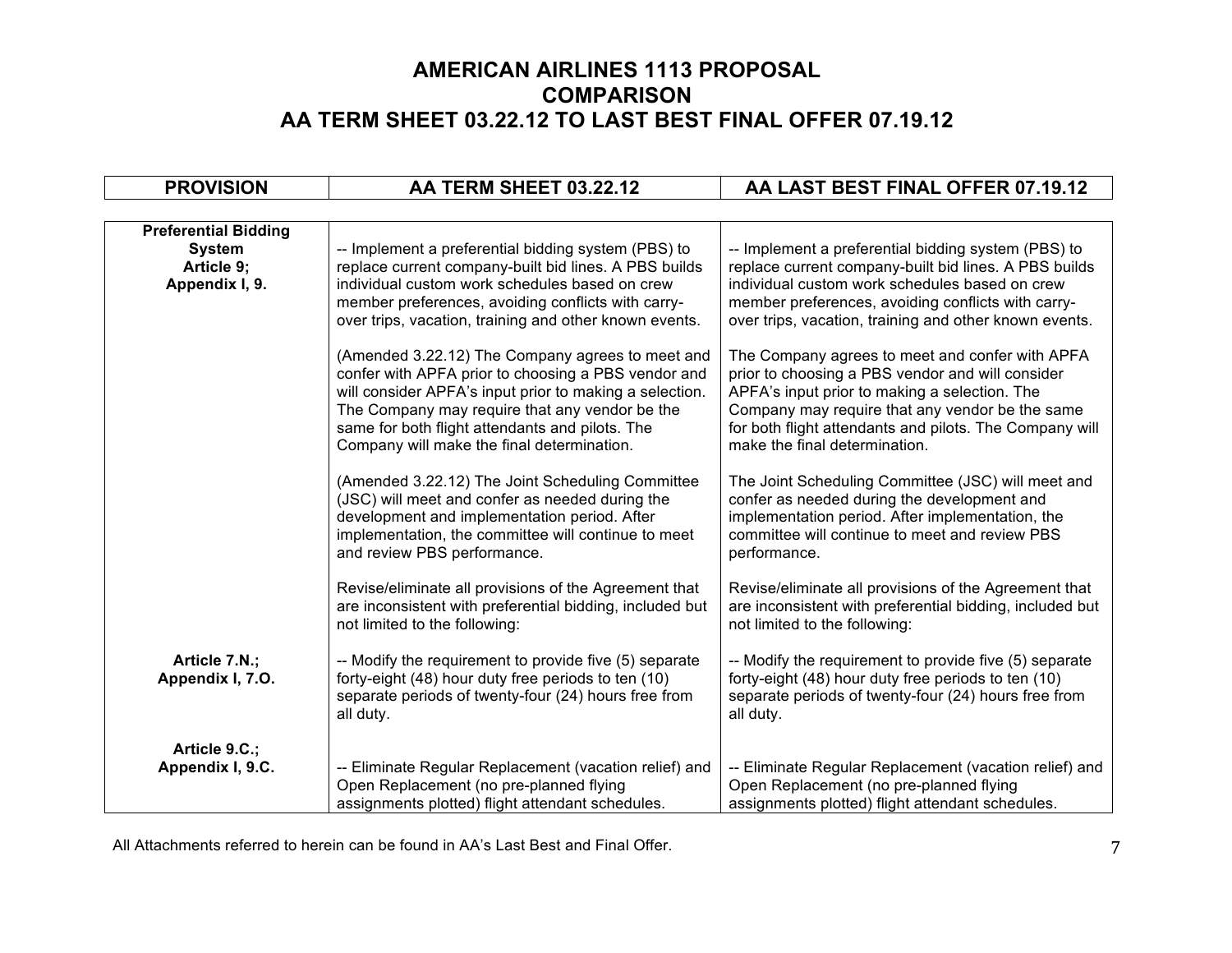| <b>PROVISION</b>                           | AA TERM SHEET 03.22.12                                                                                                                                                                                                                                                                                                                                                                                                                                                                                                                                                                                                                   | AA LAST BEST FINAL OFFER 07.19.12                                                                                                                                                                                                                                                                                                                                                                                                                                                                                                                                                          |  |
|--------------------------------------------|------------------------------------------------------------------------------------------------------------------------------------------------------------------------------------------------------------------------------------------------------------------------------------------------------------------------------------------------------------------------------------------------------------------------------------------------------------------------------------------------------------------------------------------------------------------------------------------------------------------------------------------|--------------------------------------------------------------------------------------------------------------------------------------------------------------------------------------------------------------------------------------------------------------------------------------------------------------------------------------------------------------------------------------------------------------------------------------------------------------------------------------------------------------------------------------------------------------------------------------------|--|
|                                            |                                                                                                                                                                                                                                                                                                                                                                                                                                                                                                                                                                                                                                          |                                                                                                                                                                                                                                                                                                                                                                                                                                                                                                                                                                                            |  |
| <b>Combined Operations:</b>                | Replacement flight attendants are not necessary with<br>a PBS system.                                                                                                                                                                                                                                                                                                                                                                                                                                                                                                                                                                    | Replacement flight attendants are not necessary with<br>a PBS system.                                                                                                                                                                                                                                                                                                                                                                                                                                                                                                                      |  |
| Article 9.B.1.                             | -- Combine the Domestic and International operations,<br>including a combined Reserve pool. A dual qualified<br>flight attendant will be over water trained, may be<br>required to be trained on all equipment flown, and all<br>service requirements.                                                                                                                                                                                                                                                                                                                                                                                   | -- Combine the Domestic and International operations,<br>including a combined Reserve pool. A dual qualified<br>flight attendant will be over water trained, may be<br>required to be trained on all equipment flown, and all<br>service requirements.                                                                                                                                                                                                                                                                                                                                     |  |
| Article 9.B.1.                             | -- A dual qualified flight attendant may fly both<br>Domestic and International trip sequences. Dual<br>qualification training will be mandatory for all flight<br>attendants subject to Reserve. All other dual<br>qualification training will be provided as operationally<br>necessary.                                                                                                                                                                                                                                                                                                                                               | -- A dual qualified flight attendant may fly both<br>Domestic and International trip sequences. Dual<br>qualification training will be mandatory for all flight<br>attendants subject to Reserve. All other dual<br>qualification training will be provided as operationally<br>necessary.                                                                                                                                                                                                                                                                                                 |  |
| Reserve:<br>Article 10;<br>Appendix I, 10. | -- Replace current full month Reserve system with a<br>block(s) of Reserve days on regular Flight Attendants<br>monthly schedule. Reserve days may be a single<br>block of 3-6 days, or two 3-day blocks for regular flight<br>attendants in Reserve seniority range. Assignments<br>will be based on bid preference and in seniority order.<br>Revise/eliminate all provisions of the Agreement that<br>are inconsistent with new reserve system.<br>Until such time as PBS system is implemented, flight<br>attendants will not be able to bid into conflicts.<br>Vacation trip removals will be paid and credited at a<br>daily rate. | -- Maintain current Reserve rotation system for current<br>Flight Attendants.<br>Accept 05.29.09 Article 10 TA and 01.06.11<br>Outstanding Reserve Issues Agreement.<br>New Hire Flight Attendants will have a block(s) of<br>reserve days on monthly schedule. Reserve days may<br>be a block(s) of $3 - 6$ days. Total monthly R-days will<br>be between 6 - 9 days. Reserve blocks will be<br>awarded in a PBS system based on bid preference<br>and in seniority order.<br>An R-Day block will be treated as a sequence<br>$\bullet$<br>and will carry a guaranteed value, such that a |  |

All Attachments referred to herein can be found in AA's Last Best and Final Offer. 8 (8) All Attachments referred to herein can be found in AA's Last Best and Final Offer.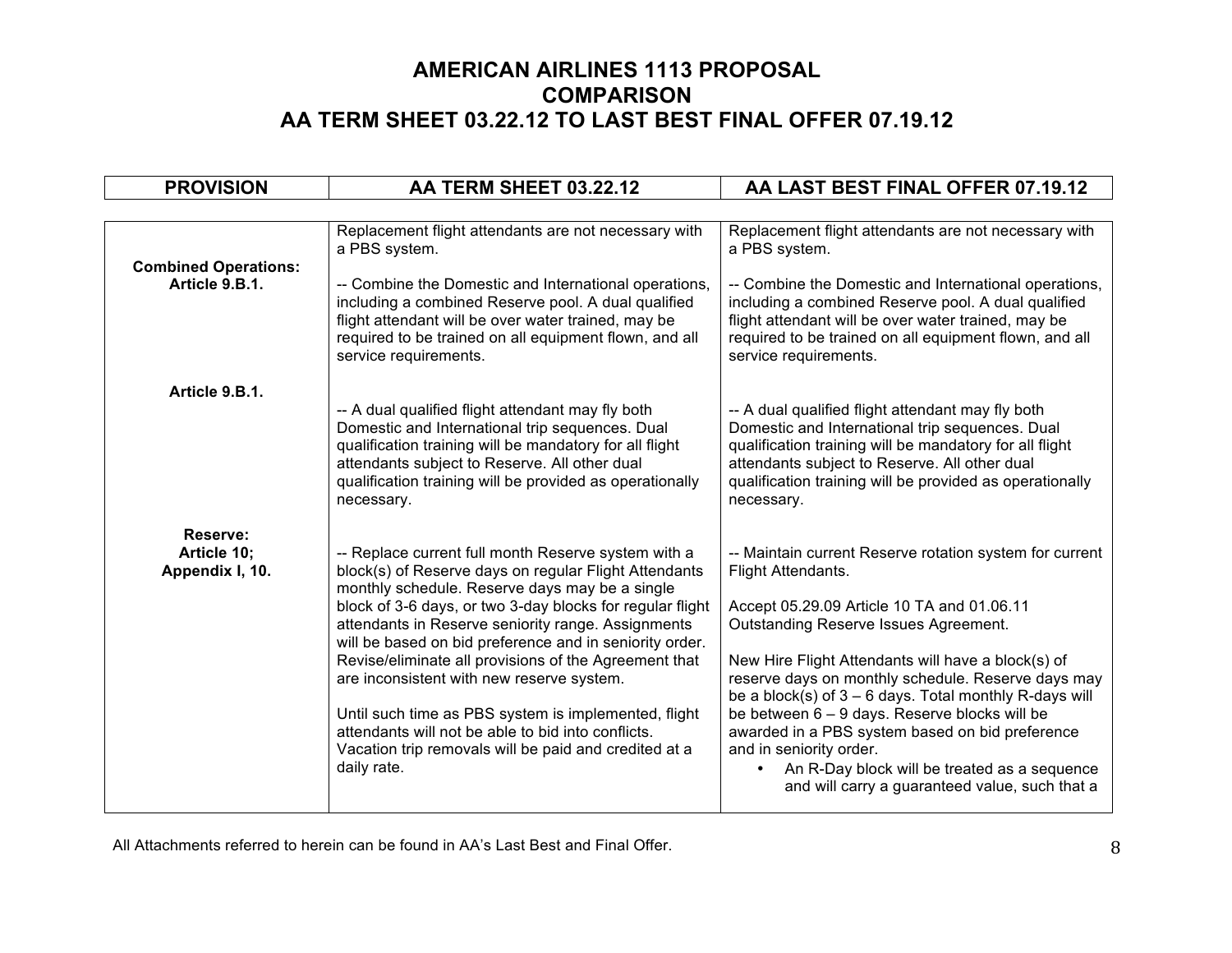| <b>PROVISION</b>          | AA TERM SHEET 03.22.12                                                                                                                                                                                                                                                                                                                                                                                                                                     | AA LAST BEST FINAL OFFER 07.19.12                                                                                                                                                                                                                                                                                                                                                                                                                                                                                                                                                                                                                                                                                                                                                                                                                                                               |  |  |
|---------------------------|------------------------------------------------------------------------------------------------------------------------------------------------------------------------------------------------------------------------------------------------------------------------------------------------------------------------------------------------------------------------------------------------------------------------------------------------------------|-------------------------------------------------------------------------------------------------------------------------------------------------------------------------------------------------------------------------------------------------------------------------------------------------------------------------------------------------------------------------------------------------------------------------------------------------------------------------------------------------------------------------------------------------------------------------------------------------------------------------------------------------------------------------------------------------------------------------------------------------------------------------------------------------------------------------------------------------------------------------------------------------|--|--|
| Staffing:<br>Article 9.B. | -- Eliminate current staffing language and replace                                                                                                                                                                                                                                                                                                                                                                                                         | flight attendant will be paid the greater of the<br>R-Day block value or trips flown.<br>Any unused R-Day block may be pay<br>protected above the normal 70 hour<br>guarantee, but no more than 85:00 hours.<br>No value for an R-Day block that is dropped<br>$\bullet$<br>or traded.<br>AM/PM preference will not apply to R-Day<br>blocks.<br>Permit assignment of R-Day Flight Attendants<br>prior to full month reserves.<br>Pay "R-Day" sick: Pay the greater of "R-Day"<br>$\bullet$<br>block value or trips flown.<br>Percentage of pay according to proposed sick<br>Policy.<br>Revise / eliminate all provisions of the<br>Agreement that are inconsistent with new<br>reserve system.<br>The Joint Scheduling Committee (JSC) will meet and<br>confer prior to the implementation of Reserve R-Days<br>for new hires.<br>-- Eliminate current staffing language and replace<br>with: |  |  |
|                           | with:<br>The Company will establish from time to time and<br>make available to the Union the standards being used<br>to determine the number of flight attendants required<br>on flights to which a variable complement will be<br>applied. Prior to implementing any changes to these<br>standards, the Company will advise the APFA<br>President or his/her designee. Every reasonable effort<br>will be made to monitor and staff consistent with these | The Company will establish from time to time and<br>make available to the Union the standards being used<br>to determine the number of flight attendants required<br>on flights to which a variable complement will be<br>applied. Prior to implementing any changes to these<br>standards, the Company will advise the APFA<br>President or his/her designee. Every reasonable effort<br>will be made to monitor and staff consistent with these                                                                                                                                                                                                                                                                                                                                                                                                                                               |  |  |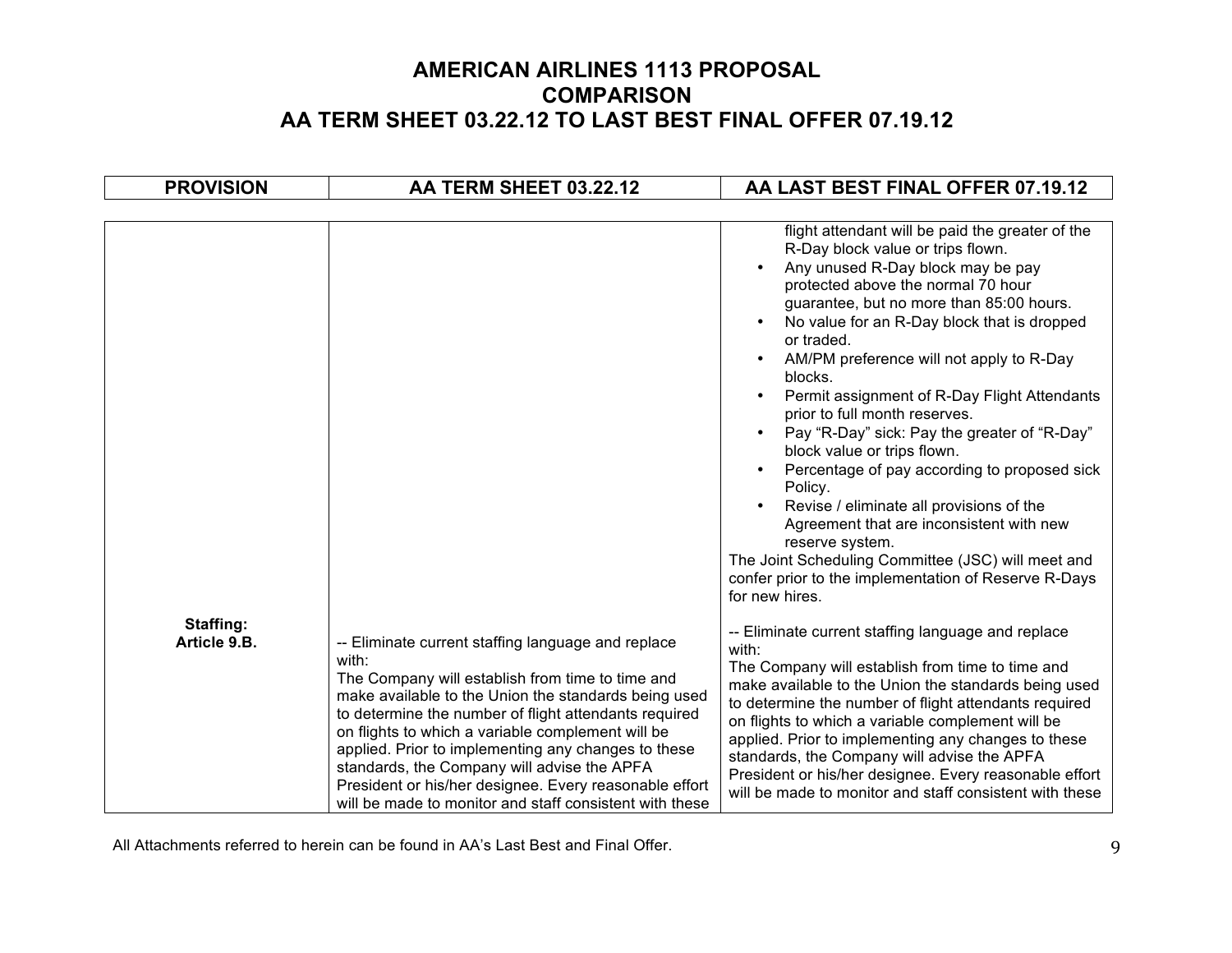| <b>PROVISION</b>                                                             | AA TERM SHEET 03.22.12                                                                                                                                                                                                                                                                                                                                                                                                                                                                                                                                                                                                                                                                                                                                                                                                                                                                                                                                                                                                                                                                                                                                                | AA LAST BEST FINAL OFFER 07.19.12                                                                                                                                                                                                                                                                                                                                                                                                                                                                                                                                                                                                                                                                                                                                                                                                                                                                                                                                                                                                                                                                                                                                     |
|------------------------------------------------------------------------------|-----------------------------------------------------------------------------------------------------------------------------------------------------------------------------------------------------------------------------------------------------------------------------------------------------------------------------------------------------------------------------------------------------------------------------------------------------------------------------------------------------------------------------------------------------------------------------------------------------------------------------------------------------------------------------------------------------------------------------------------------------------------------------------------------------------------------------------------------------------------------------------------------------------------------------------------------------------------------------------------------------------------------------------------------------------------------------------------------------------------------------------------------------------------------|-----------------------------------------------------------------------------------------------------------------------------------------------------------------------------------------------------------------------------------------------------------------------------------------------------------------------------------------------------------------------------------------------------------------------------------------------------------------------------------------------------------------------------------------------------------------------------------------------------------------------------------------------------------------------------------------------------------------------------------------------------------------------------------------------------------------------------------------------------------------------------------------------------------------------------------------------------------------------------------------------------------------------------------------------------------------------------------------------------------------------------------------------------------------------|
|                                                                              |                                                                                                                                                                                                                                                                                                                                                                                                                                                                                                                                                                                                                                                                                                                                                                                                                                                                                                                                                                                                                                                                                                                                                                       |                                                                                                                                                                                                                                                                                                                                                                                                                                                                                                                                                                                                                                                                                                                                                                                                                                                                                                                                                                                                                                                                                                                                                                       |
|                                                                              | standards.<br>The Company agrees to meet with Union<br>representatives at their request at mutually agreeable<br>times to afford them the opportunity to make<br>recommendations concerning the staffing of Company<br>aircraft with flight attendants. If the APFA President<br>brings to the Company's attention a situation where in<br>his/her opinion, due to the type of service required,<br>serving time and number of passengers, the crew<br>complement creates a marginal service condition (i.e.,<br>if the flight attendant crew cannot complete their work<br>assignments as per standard practices within the<br>allotted times), the Company will act expeditiously to<br>investigate the problems. If, in its investigation, the<br>Company does not agree that the addition of a flight<br>attendant is justified, the Company will provide the<br>APFA President with the reasons therefore.<br>The APFA President may request a review of this<br>determination by the Vice President-Flight Service.<br>The decision made by the Vice President- Flight<br>Service will be final and binding and not subject to the<br>provisions of Article 28. | standards.<br>The Company agrees to meet with Union<br>representatives at their request at mutually agreeable<br>times to afford them the opportunity to make<br>recommendations concerning the staffing of Company<br>aircraft with flight attendants. If the APFA President<br>brings to the Company's attention a situation where in<br>his/her opinion, due to the type of service required,<br>serving time and number of passengers, the crew<br>complement creates a marginal service condition (i.e.,<br>if the flight attendant crew cannot complete their work<br>assignments as per standard practices within the<br>allotted times), the Company will act expeditiously to<br>investigate the problems. If, in its investigation, the<br>Company does not agree that the addition of a flight<br>attendant is justified, the Company will provide the<br>APFA President with the reasons therefore.<br>The APFA President may request a review of this<br>determination by the Vice President-Flight Service.<br>The decision made by the Vice President- Flight<br>Service will be final and binding and not subject to the<br>provisions of Article 28. |
| <b>Sick Accrual:</b><br>Article 26.B.<br><b>Sick Leave:</b><br>Article 26.C. | -- Change minimum annual paid hour threshold for<br>sick accrual from 420 hours to 540 hours.<br>-- Highlights:                                                                                                                                                                                                                                                                                                                                                                                                                                                                                                                                                                                                                                                                                                                                                                                                                                                                                                                                                                                                                                                       | -- Change minimum annual paid hour threshold for<br>sick accrual from 420 to 600 hours.                                                                                                                                                                                                                                                                                                                                                                                                                                                                                                                                                                                                                                                                                                                                                                                                                                                                                                                                                                                                                                                                               |
|                                                                              | The first 24 hours of trips removed or first 2<br>occurrences of Incidental Sick in a calendar year,                                                                                                                                                                                                                                                                                                                                                                                                                                                                                                                                                                                                                                                                                                                                                                                                                                                                                                                                                                                                                                                                  | -- See Attachment E: "Sick Leave - Flight Attendants"<br>Replace the maximum sick leave accrual                                                                                                                                                                                                                                                                                                                                                                                                                                                                                                                                                                                                                                                                                                                                                                                                                                                                                                                                                                                                                                                                       |

All Attachments referred to herein can be found in AA's Last Best and Final Offer. 40 and 70 and 70 and 70 and 70 and 70 and 70 and 70 and 70 and 70 and 70 and 70 and 70 and 70 and 70 and 70 and 70 and 70 and 70 and 70 and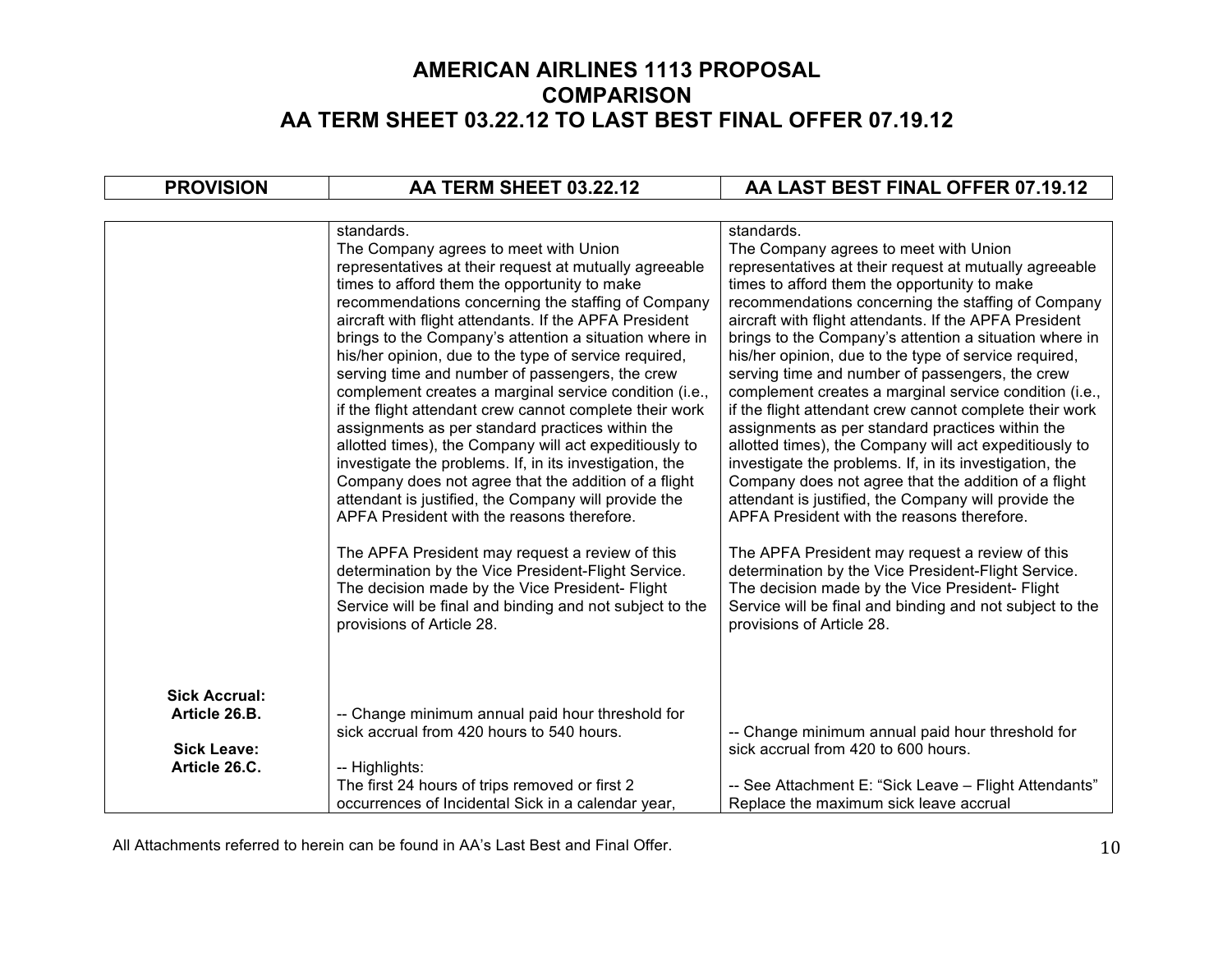| <b>PROVISION</b> | AA TERM SHEET 03.22.12                                                                                                                                                                                                                                                                                                                                                                                                                                                                                                                                                                                                                                                                                                                                                                                                                                                                                                                                                                                                                                                                        | AA LAST BEST FINAL OFFER 07.19.12                                                                                                                                                                                                                                                                                                                                                                                                                                                                                                                                                                                                                                                                                                                                                                                                                                                                                                                                                                                                                                                                                                                                                                                                                                                                                                                        |
|------------------|-----------------------------------------------------------------------------------------------------------------------------------------------------------------------------------------------------------------------------------------------------------------------------------------------------------------------------------------------------------------------------------------------------------------------------------------------------------------------------------------------------------------------------------------------------------------------------------------------------------------------------------------------------------------------------------------------------------------------------------------------------------------------------------------------------------------------------------------------------------------------------------------------------------------------------------------------------------------------------------------------------------------------------------------------------------------------------------------------|----------------------------------------------------------------------------------------------------------------------------------------------------------------------------------------------------------------------------------------------------------------------------------------------------------------------------------------------------------------------------------------------------------------------------------------------------------------------------------------------------------------------------------------------------------------------------------------------------------------------------------------------------------------------------------------------------------------------------------------------------------------------------------------------------------------------------------------------------------------------------------------------------------------------------------------------------------------------------------------------------------------------------------------------------------------------------------------------------------------------------------------------------------------------------------------------------------------------------------------------------------------------------------------------------------------------------------------------------------|
|                  | whichever occurs first, will be paid at 100% of hourly<br>base rate.<br>Any subsequent Incidental Sick hours/occurrences will<br>be paid at 60% of hourly base rate.<br>Hours for trips removed on or after day 8 will be paid<br>from the flight attendant's available sick bank at 100%<br>of hourly base rate provided the flight attendant<br>complies with the Managed Care program otherwise it<br>will be unpaid.<br>Hours for trips removed for days 1 through 7 of<br>Managed Care Sick will be paid as Incidental Sick.<br>A flight attendant clearing the sick list during the<br>footprint of the trip sequence from which s/he was<br>removed may advise the Company that s/he is<br>available to work. If the flight attendant is assigned<br>and works a Make-up trip (originating within the<br>footprint), on the days that overlap, the sick hours<br>from the original sequence will be credited back to the<br>flight attendant's sick bank. The Make-up option is not<br>available to cover the first day of the trip sequence for<br>which s/he was originally removed. | methodology with a short term / long term split -bank<br>concept.<br>The Company proposes the following changes and<br>clarifications to sick leave policy:<br>Replace the maximum sick leave accrual<br>methodology with a short-term / long-term<br>split-bank concept.<br>Accrual remains at three (3) hours per active<br>$\bullet$<br>month (maximum thirty-six (36) hours per<br>year)<br>A flight attendant's current bank will be<br>distributed into a short term and long term<br>bank.<br>On Date of Signing, the short term bank will<br>$\bullet$<br>be created using her/his existing sick balance<br>or five (5) hours times the number of calendar<br>months remaining in the year, whichever is<br>less. Thereafter, the short-term bank will be<br>capped at sixty (60) hours effective each<br>January 1.<br>Any remaining balance becomes the<br>beginning balance of the flight attendant's<br>long term sick balance. Thereafter, the long<br>term bank will be capped at nine hundred forty<br>(940) hours.<br>At the beginning of each year, a flight<br>attendant's prior years' sick accrual will be<br>applied to the flight attendant's short-term<br>bank, up to a maximum of sixty (60) hours.<br>o Any remaining hours in excess of<br>sixty (60) hours will be paid or applied<br>to the long term bank in the following |
|                  |                                                                                                                                                                                                                                                                                                                                                                                                                                                                                                                                                                                                                                                                                                                                                                                                                                                                                                                                                                                                                                                                                               |                                                                                                                                                                                                                                                                                                                                                                                                                                                                                                                                                                                                                                                                                                                                                                                                                                                                                                                                                                                                                                                                                                                                                                                                                                                                                                                                                          |

All Attachments referred to herein can be found in AA's Last Best and Final Offer. 11 Attachments referred to herein can be found in AA's Last Best and Final Offer.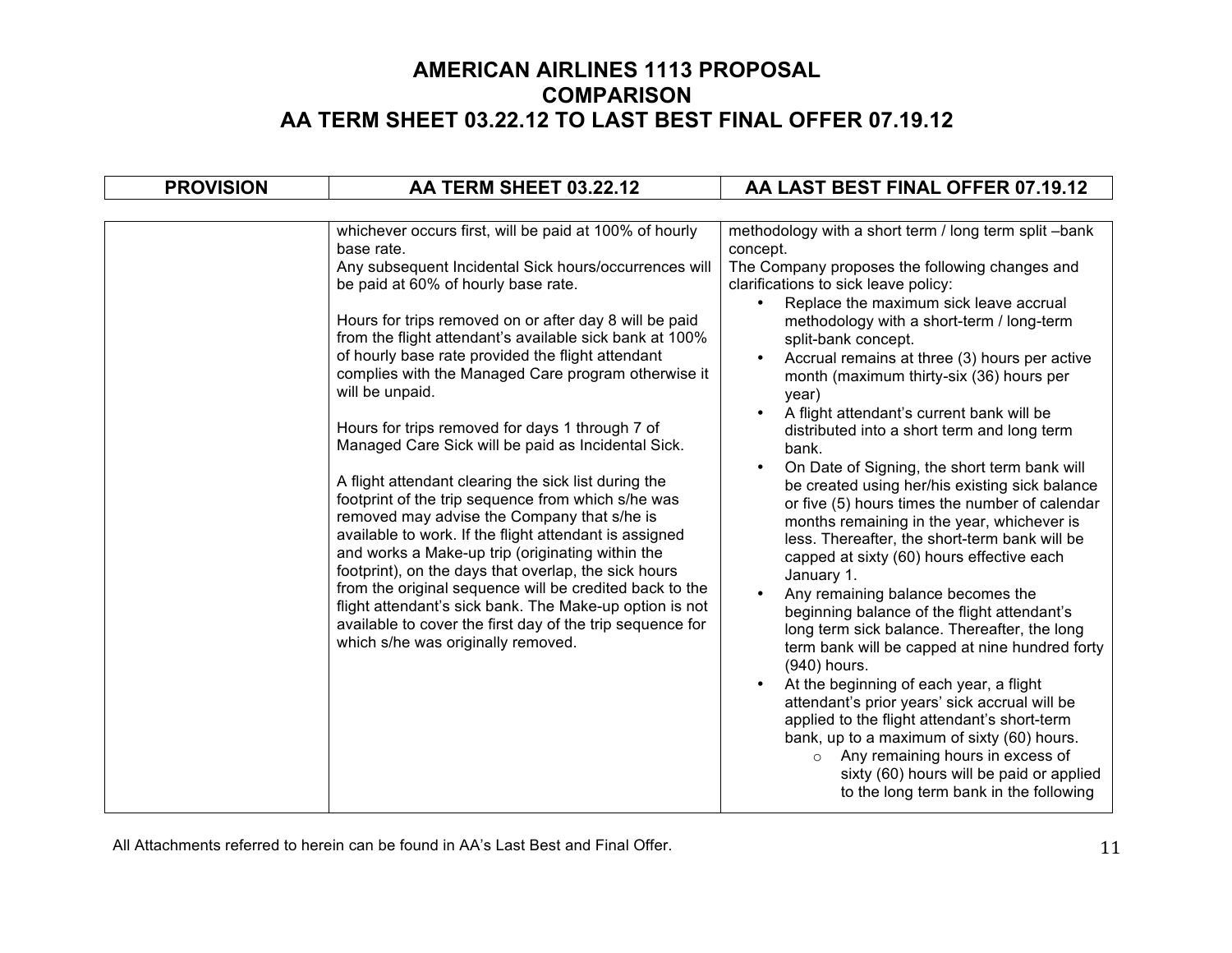| <b>PROVISION</b>  | AA TERM SHEET 03.22.12                                 | AA LAST BEST FINAL OFFER 07.19.12                                                                                                                                                                                                                                                                                                                                                                                                                                                                                                                                                                                                                                                                  |
|-------------------|--------------------------------------------------------|----------------------------------------------------------------------------------------------------------------------------------------------------------------------------------------------------------------------------------------------------------------------------------------------------------------------------------------------------------------------------------------------------------------------------------------------------------------------------------------------------------------------------------------------------------------------------------------------------------------------------------------------------------------------------------------------------|
|                   |                                                        |                                                                                                                                                                                                                                                                                                                                                                                                                                                                                                                                                                                                                                                                                                    |
|                   |                                                        | manner: 50% of hours will be applied<br>to the long term bank and 50% will be<br>paid out at the flight attendant's base<br>rate. The payout will also apply those<br>F/As who have a max sick bank.<br>Sick Verification/Proof of Illness:<br>A flight attendant may only access her/his<br>$\bullet$<br>long-term sick bank in the event of an illness<br>or injury that will exceed ten (10) consecutive<br>calendar days, and is authorized by the<br>Corporate Medical Director or a company<br>approved Absence Management Vendor<br>(AMV), as applicable.<br>A flight attendant's long-term sick<br>$\circ$<br>bank will be available to cover an<br>authorized illness or injury that will |
|                   |                                                        | exceed ten (10) consecutive calendar<br>days at such time as the Company<br>receives the authorization.<br>A flight attendant with a documented<br>$\circ$<br>catastrophic medical condition may<br>access his/her long-term bank for<br>illnesses of less than ten (10) days<br>with concurrence of the AA Medical<br>Department or AVM, in the event the<br>flight attendant's short term bank has<br>been exhausted.                                                                                                                                                                                                                                                                            |
| Article 26.C.1.c. | -- (Amended 3.13.12) Pay "R-Day" sick:                 |                                                                                                                                                                                                                                                                                                                                                                                                                                                                                                                                                                                                                                                                                                    |
|                   | Pay the greater of "R-day" block value or trips flown. |                                                                                                                                                                                                                                                                                                                                                                                                                                                                                                                                                                                                                                                                                                    |

All Attachments referred to herein can be found in AA's Last Best and Final Offer. 12 manufacturers are not all the state of the state of the state of the state of the state of the state of the state of the state of the st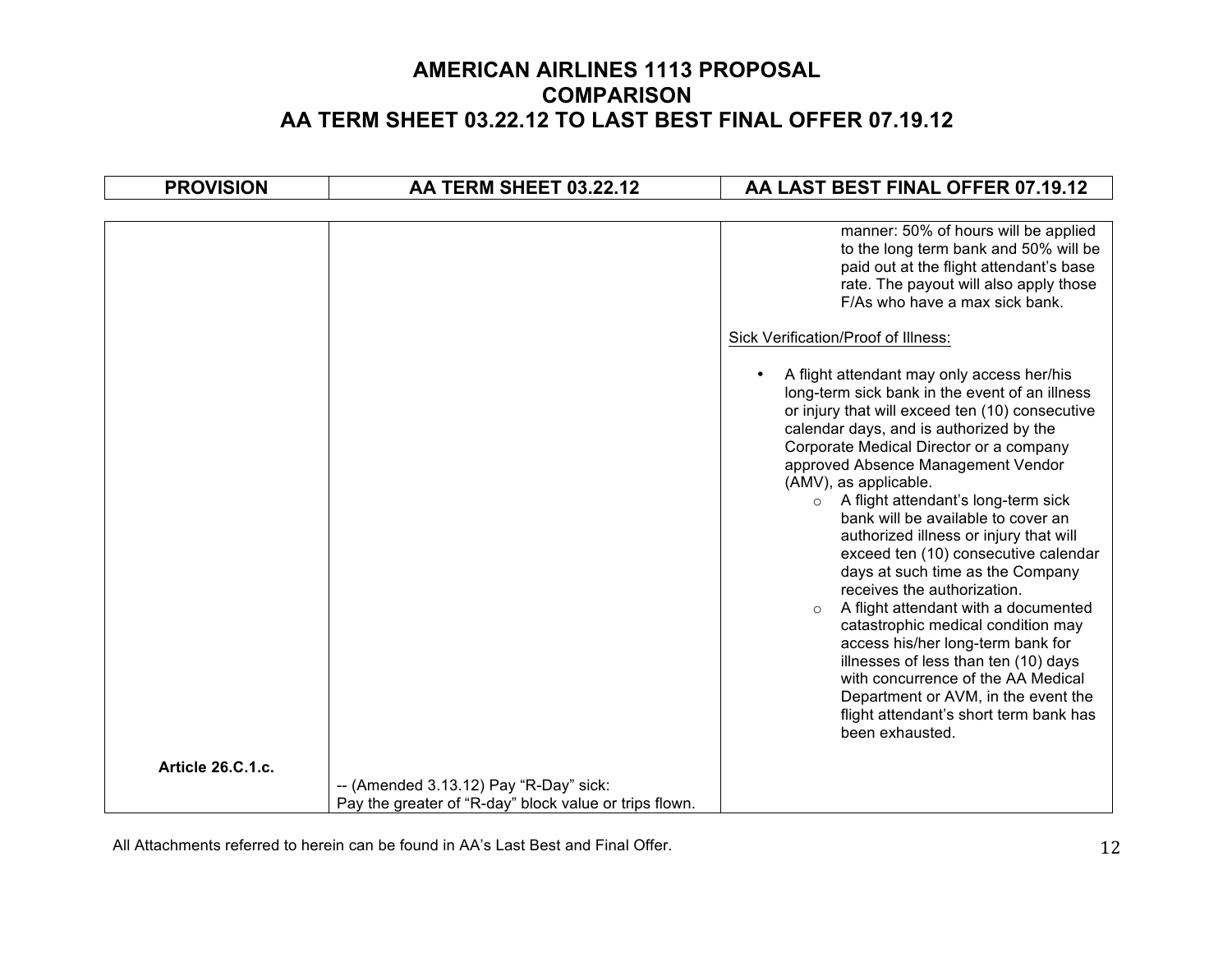| <b>PROVISION</b>                                        | AA TERM SHEET 03.22.12                                                                                                                                                     | AA LAST BEST FINAL OFFER 07.19.12                                                                                                                                                                                                                                    |
|---------------------------------------------------------|----------------------------------------------------------------------------------------------------------------------------------------------------------------------------|----------------------------------------------------------------------------------------------------------------------------------------------------------------------------------------------------------------------------------------------------------------------|
|                                                         |                                                                                                                                                                            |                                                                                                                                                                                                                                                                      |
| Article 26.H.3.<br><b>Vacation Pay:</b><br>Article 6.H. | Percentage of pay according to proposed sick policy.<br>-- Establish 1200 local base time as the sick clearance<br>time.<br>-- Change vacation pay to a daily rate of 3:00 | -- Pay "R-Day" sick: Pay the greater of "R-Day" block<br>value or trips flown. Pay according to proposed sick<br>Policy.<br>-- Establish 1200 local base time as the sick clearance                                                                                  |
|                                                         | hours/day instead of trips missed.                                                                                                                                         | time.<br>-- Upon implementation of PBS pay vacation at a daily<br>rate of 3:00 hours/day instead of trips missed.                                                                                                                                                    |
|                                                         |                                                                                                                                                                            | Upon implementation of PBS, a Flight Attendant may<br>split his / her vacation provided the vacation award is<br>fourteen (14) days or greater (net PVD's). And in no<br>case shall a split result in a vacation period of less<br>than seven (7) days. For example: |
| <b>Personal Vacation Days:</b><br>Article 6.O.          | -- Pay Personal Vacation Days (PVDs) at the daily<br>rate of 3:00 hours/day instead of trips missed.                                                                       | 8 days vacation - no split, would result in 7/1<br>14 days vacation - split, would result in 7/7<br>15 days vacation - no two splits, would result in 7/7/1<br>15 days vacation - split, would result in 7/8                                                         |
|                                                         | Reduce PVDs from maximum accrual (based on<br>vacation accrual rate) to a limit of six (6) per calendar<br>year.                                                           | -- Pay Personal Vacation Days (PVDs) at the daily<br>rate of 3:00 hours/day instead of trips missed.                                                                                                                                                                 |
| <b>Vacation Accrual:</b><br><b>Article 6</b>            | -- Change minimum annual paid hour threshold for<br>vacation accrual from 420 hours to 540 hours.                                                                          | Reduce PVDs from maximum accrual (based on<br>vacation accrual rate) to a limit of six (6) per calendar<br>year.                                                                                                                                                     |
| Hotels:<br>Article 21.H.                                | -- Eliminate the requirement to consider mutually<br>acceptable facilities. Modify to give preference to<br>airport hotels.                                                | -- Change minimum annual paid hour threshold for<br>vacation accrual from 420 hours to 600 hours.                                                                                                                                                                    |
|                                                         |                                                                                                                                                                            | -- Eliminate the requirement to consider mutually<br>acceptable facilities. Modify to give preference to                                                                                                                                                             |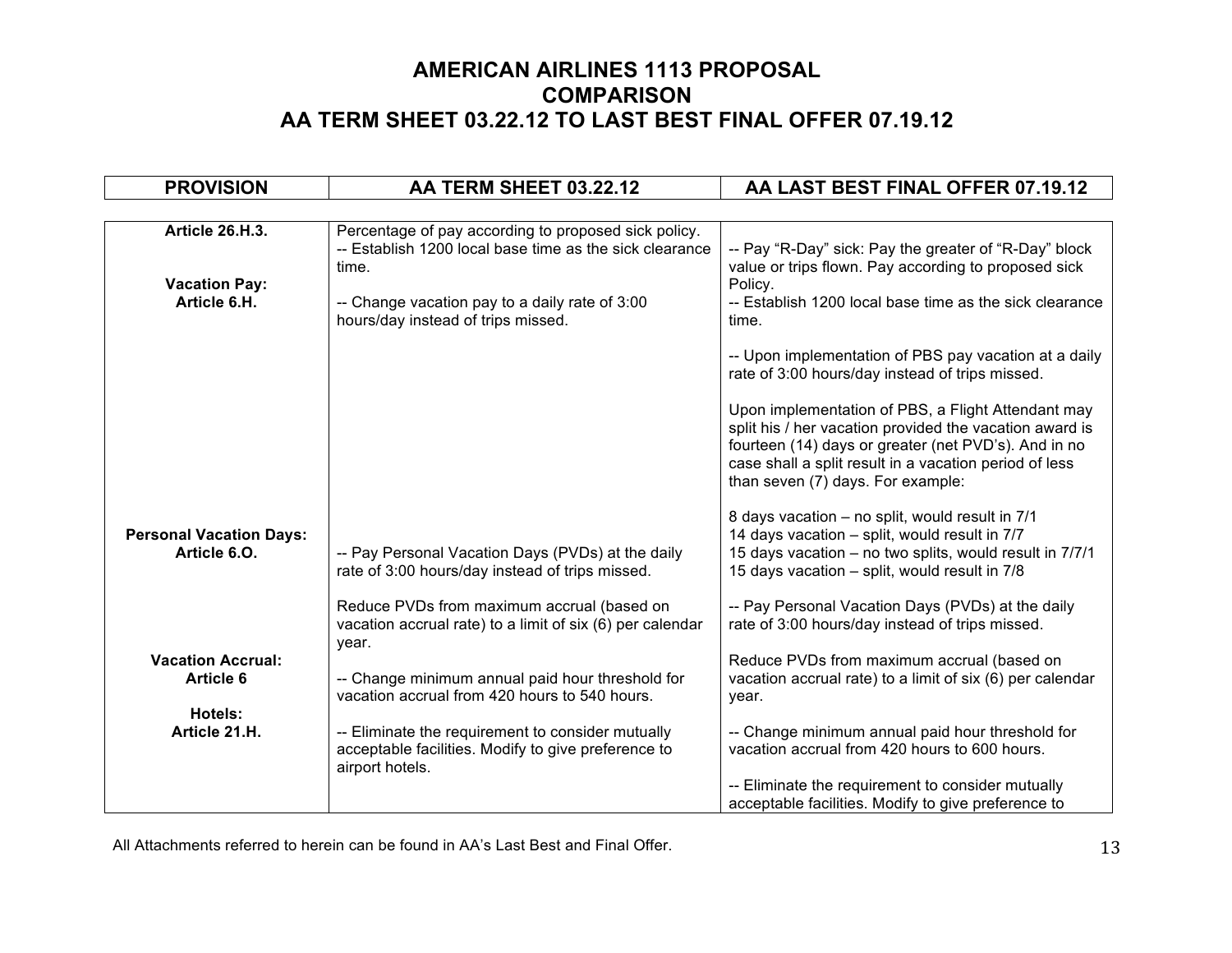| <b>PROVISION</b>                                    | AA TERM SHEET 03.22.12                                                                                                                                                                                                                                                                                       | AA LAST BEST FINAL OFFER 07.19.12                                                                                                                                                                                              |
|-----------------------------------------------------|--------------------------------------------------------------------------------------------------------------------------------------------------------------------------------------------------------------------------------------------------------------------------------------------------------------|--------------------------------------------------------------------------------------------------------------------------------------------------------------------------------------------------------------------------------|
|                                                     |                                                                                                                                                                                                                                                                                                              |                                                                                                                                                                                                                                |
| <b>Minimum Hours to Maintain</b>                    |                                                                                                                                                                                                                                                                                                              | airport hotels.                                                                                                                                                                                                                |
| <b>Employment:</b>                                  | -- In order to maintain employment, a flight attendant                                                                                                                                                                                                                                                       |                                                                                                                                                                                                                                |
| Article 13                                          | must be paid a minimum of 200 hours, or be paid an<br>average of 16:40 hours per active month, if the flight<br>attendant has been inactive due to unpaid status<br>during the preceding 12 months. The annual look<br>back period for employment will be consistent with the<br>medical benefits look back. | -- In order to maintain employment, a flight attendant<br>must be paid: 1) a minimum of 420 hours, or 2) be<br>paid an average of 35 hours per active month, if the<br>flight attendant has been inactive due to unpaid status |
| <b>Copies of Agreement</b><br><b>Article 24</b>     | -- No proposal                                                                                                                                                                                                                                                                                               | during the preceding 12 months. The annual look<br>back period for employment will be consistent with the<br>medical benefits look back.                                                                                       |
| <b>787 Crew Bunk Parameters</b><br>Article 33 (NEW) | -- No proposal                                                                                                                                                                                                                                                                                               | -- Eliminate requirement to distribute paper copies of<br>the collective bargaining agreement and instead allow<br>for electronic copies.                                                                                      |
|                                                     |                                                                                                                                                                                                                                                                                                              | -- Execute a letter of agreement 787 crew rest<br>parameters                                                                                                                                                                   |
| <b>IV. BENEFITS</b>                                 |                                                                                                                                                                                                                                                                                                              |                                                                                                                                                                                                                                |
| <b>Pension</b>                                      | -- (Amended 3.7.12, 3.22.12) Amend the Basic                                                                                                                                                                                                                                                                 | -- Amend the Basic Agreement so that the Company                                                                                                                                                                               |
| <b>Article 36</b>                                   | Agreement so that the Company is not required to<br>provide for future benefit accruals under the defined<br>benefit pension plan.                                                                                                                                                                           | is not required to provide for future benefit accruals<br>under the defined benefit pension plan.                                                                                                                              |
|                                                     | Amend the Basic Agreement so that the Company is<br>not required to maintain or fund or provide benefits                                                                                                                                                                                                     | Amend the Basic Agreement so that the Company is<br>not required to maintain or fund or provide benefits                                                                                                                       |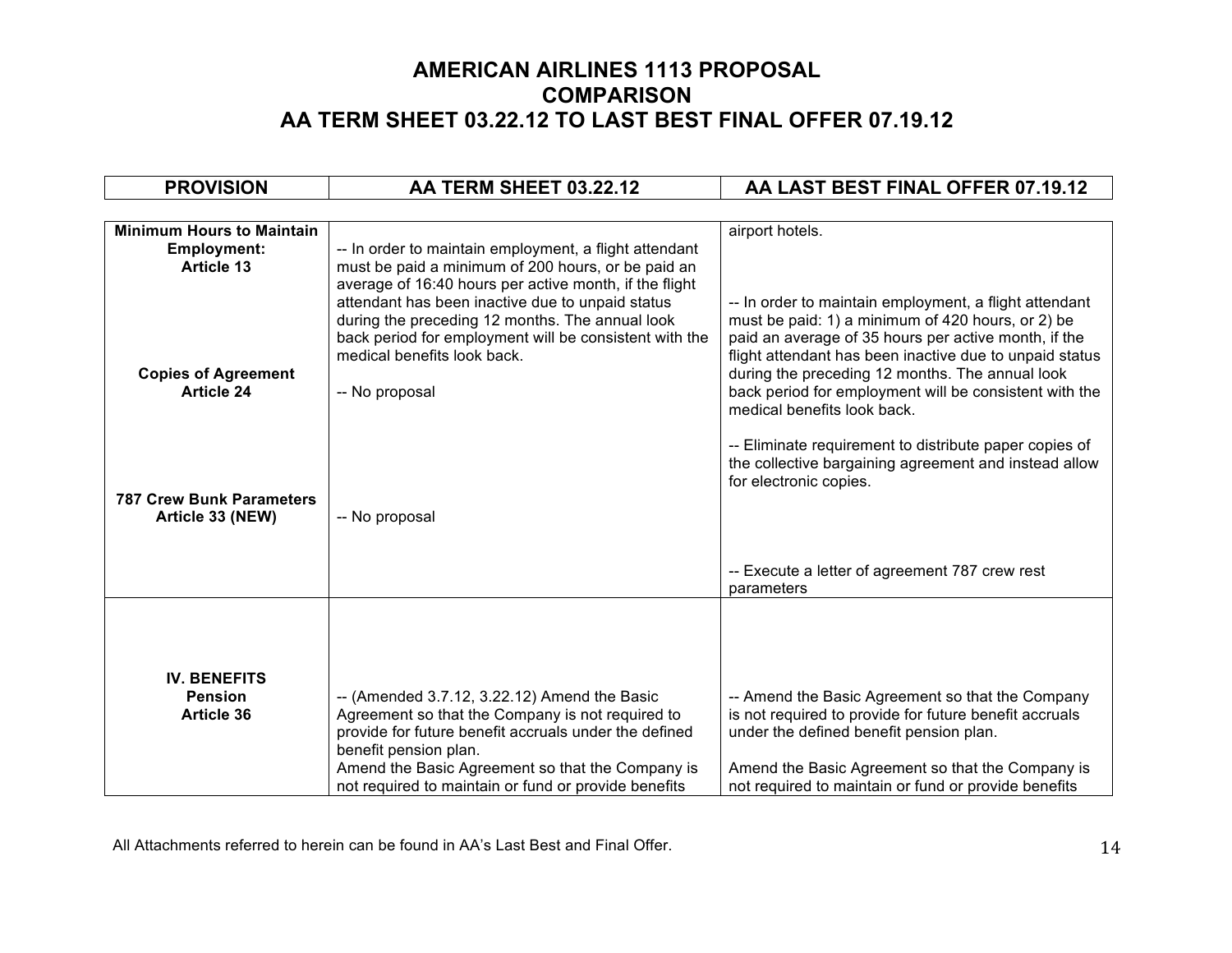| <b>PROVISION</b>                                      | AA TERM SHEET 03.22.12                                                                                                                                                                                                                                                                                                                                                 | AA LAST BEST FINAL OFFER 07.19.12                                                                                                                                                                                                                                                                                                                                                                                                                                            |
|-------------------------------------------------------|------------------------------------------------------------------------------------------------------------------------------------------------------------------------------------------------------------------------------------------------------------------------------------------------------------------------------------------------------------------------|------------------------------------------------------------------------------------------------------------------------------------------------------------------------------------------------------------------------------------------------------------------------------------------------------------------------------------------------------------------------------------------------------------------------------------------------------------------------------|
|                                                       |                                                                                                                                                                                                                                                                                                                                                                        |                                                                                                                                                                                                                                                                                                                                                                                                                                                                              |
|                                                       | under a defined contribution pension plan, except as<br>provided below.                                                                                                                                                                                                                                                                                                | under a defined contribution pension plan, except as<br>provided below.                                                                                                                                                                                                                                                                                                                                                                                                      |
|                                                       | *Amend the Basic Agreement to provide that the<br>Company will offer a replacement benefit through the<br>Super Saver 401(k) Plan. Employees will<br>automatically be enrolled (with an option to opt out) at<br>an employee pre-tax contribution of 3% of eligible<br>earnings per payroll period, with a Company match up<br>to 5.5% of eligible earnings.           | *Amend the Basic Agreement to provide that the<br>Company will offer a replacement benefit through the<br>Super Saver 401(k) Plan. Employees will<br>automatically be enrolled (with an option to opt out) at<br>an employee pre-tax contribution of 3% of eligible<br>earnings per payroll period, with a Company match up<br>to 5.5% of eligible earnings.                                                                                                                 |
| <b>Active Medical &amp; Life</b><br><b>Article 35</b> | $-$ (Amended 3.15.12, 3.22.12) Modify provisions of<br>Article 35.                                                                                                                                                                                                                                                                                                     | -- Modify provisions of Article 35. Change minimum<br>annual paid hour threshold from 420 to 600 for active<br>medical. See Attachment F: "Active Medical & Life -<br><b>Flight Attendants"</b>                                                                                                                                                                                                                                                                              |
| <b>Retiree Medical &amp; Life</b>                     | -- Eliminate pre-funding and require retired Flight<br>Attendants to make contributions that covers the full<br>cost of the medical plan. Eliminate retiree health<br>benefits for retirees age 65 and over. Participant who<br>currently prefunds for retiree medical will be refunded<br>the employees prefunding account (which reflects<br>investment experience). | -- Modify provisions of Article 35. See Attachment G:<br>"Retiree Medical & Life - Flight Attendants"<br>Eliminate pre-funding and require retired Flight<br>Attendants to make contributions that covers the full<br>cost of the medical plan. Eliminate retiree health<br>benefits for retirees age 65 and over. Participant who<br>currently prefunds for retiree medical will be refunded<br>the employees prefunding account (which reflects<br>investment experience). |
| <b>Article 30</b>                                     | -- Modify to eliminate retiree medical and life<br>insurance.                                                                                                                                                                                                                                                                                                          | -- Modify to eliminate retiree medical and life<br>insurance.                                                                                                                                                                                                                                                                                                                                                                                                                |

All Attachments referred to herein can be found in AA's Last Best and Final Offer. 15 and 75 and 75 and 75 and 75